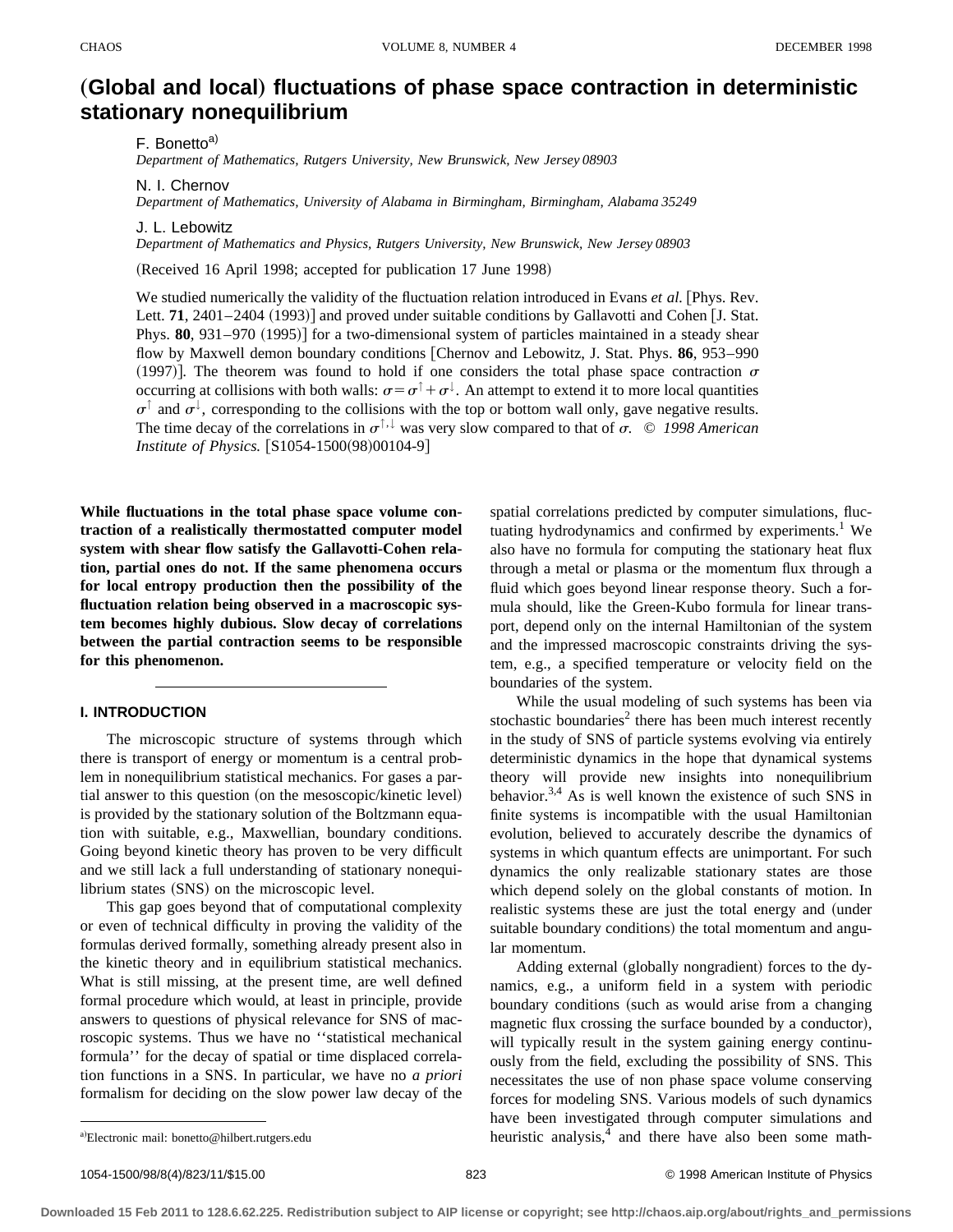

FIG. 1. Schematic representation of the dynamics of the system.

ematical results motivated by physical considerations of such SNS.<sup>5</sup> There is, however, as already mentioned, still a very wide gap between the mathematical and physical results obtained from these models and a full theory of macroscopic SNS.

While it is not clear at present whether and how the dynamical system approach will answer such questions it seems reasonable to explore the behavior of such SNS. This is particularly so for models in which the imposed, model dependent, driving and thermostating terms are confined to the boundaries of the system while the dynamics in the interior of the system remain realistically Hamiltonian. Several such models of shear flow were investigated via computer simulations and some heuristic analysis in Ref. 6. Here we continue our investigation focusing on the behavior of the fluctuation in the phase space volume contraction  $\sigma$  which occurs at the boundaries.  $\sigma$  was found in Ref. 6 to be approximately equal, when the size of the system is sufficiently large for it to be in local thermal equilibrium, to the hydrodynamic entropy production inside the system. The same quantity, in a different model of shear flow, was studied in Ref. 7 where an interesting relation for its large deviations was experimentally found. This relation is now a rigorous result for large deviations of phase space contraction under suitable conditions on the dynamics.<sup>5</sup> Whether the results hold when the conditions are not satisfied exactly is a question of great relevance. The exploration of this and related quantities is the subject of the present work.

In the next section we describe the model and the check of the Gallavotti-Cohen result<sup>5</sup> for our system. In Sec. III we investigate fluctuations and time dependent correlations of the volume contractions  $\sigma^{\uparrow}$  and  $\sigma^{\downarrow}$  produced by collisions with the top and bottom walls.

# **II. NUMERICAL SIMULATIONS: THE FLUCTUATION THEOREM**

#### **A. The model**

We consider the two-dimensional shear flow model first introduced in Ref. 6 and further studied in Ref. 8: *N* identical disks of radius *r* evolve in the interior of the system according to Hamiltonian dynamics with hard core interaction among them while Maxwell demons at the walls drive the system away from equilibrium. More specifically the particles move on the surface of a cylinder (i.e., the system has periodic boundary conditions on the vertical sides) with re-

TABLE I. Static and dynamic quantity for the simulation.

|                            | 10                    | 20                    | 30                   | 40                    |
|----------------------------|-----------------------|-----------------------|----------------------|-----------------------|
| d                          | $3.4 \times 10^{-2}$  | $3.4 \times 10^{-2}$  | $3.4 \times 10^{-2}$ |                       |
| $t_{0}$                    | 20.6                  | 30.6                  | 38.1                 | 44.4                  |
| $\boldsymbol{\nu}$         | 2.11                  | 3.19                  | 4.00                 | 4.67                  |
| $\langle \alpha \rangle_+$ | $1.24 \times 10^{-2}$ | $1.68 \times 10^{-2}$ | $2.00\times10^{-2}$  | $2.26 \times 10^{-2}$ |
| $\mathbf{A}_{\text{max}}$  | 0.92                  | 0.74                  | 0.63                 | 0.57                  |

flection rules at the top and bottom walls simulating macroscopic moving walls. The rules are as follows: when a particle collides with the upper wall, making an angle  $\phi$ between the positive *x*-direction and the incoming velocity then the outgoing velocity angle  $\psi$  will be given by a (to be specified) reflection rule *f*:

$$
\psi = f(\phi). \tag{2.1}
$$

A similar rule applies on the lower wall with the only difference that  $\psi$  and  $\phi$  refer to the angle between the incoming and outgoing velocity and the negative *x*-direction. Since the modulus of the velocity is preserved during a collision the total kinetic energy of the system is a constant of the motion.

We will assume that *f* is "time reversible," i.e., it satisfies  $\phi = f(\pi - f(\pi - \phi))$ . Observe that if this condition holds the system is time reversible: if one inverts the velocities of all the particles the system traces back its past trajectory. In the numerical simulations we will consider one of the reflection rules introduced in Ref. 6, namely,

$$
\psi = (\pi + b) - \sqrt{(\pi + b)^2 - \phi(\phi + 2b)},\tag{2.2}
$$

where *b* is used to modulate the intensity of the shear with  $b = \infty$  representing elastic collisions (see Fig. 1).

During a collision with the walls the Liouville measure is not conserved. In fact at each ''reflection'' there is a phase space contraction  $\alpha$  equal to<sup>6</sup>

$$
\alpha = -\log\left(\frac{\sin\psi}{\sin\phi}f'(\phi)\right). \tag{2.3}
$$

It is natural to consider the collisions with the walls as timing events for the system. This is, we can consider the function  $T$  that associates to any point  $X$  in the phase space of the system, i.e., the energy surface  $\Sigma$ , the first time at which a particle collides with a wall and define the map,  $S:\Sigma \to \Sigma$ ,  $S(X) = F(\Phi(X,T(X)))$ , where  $\Sigma$  is the set of points at which at least one particle is colliding with the walls,  $\Phi(X,t)$  is the point  $X_t$  obtained from *X* via the flow generated by the dynamics, and  $F:\widetilde{\Sigma}\to\widetilde{\Sigma}$  is the collision map, i.e., the map that changes the velocity of the colliding particle according to the reflection rule *f* .

Given a point *X* we define

$$
\alpha_{\tau}(X) = \sum_{i=-\lceil \tau/2 \rceil}^{\lceil \tau/2 \rceil - 1} \alpha(S^{i}(X))
$$
\n(2.4)

and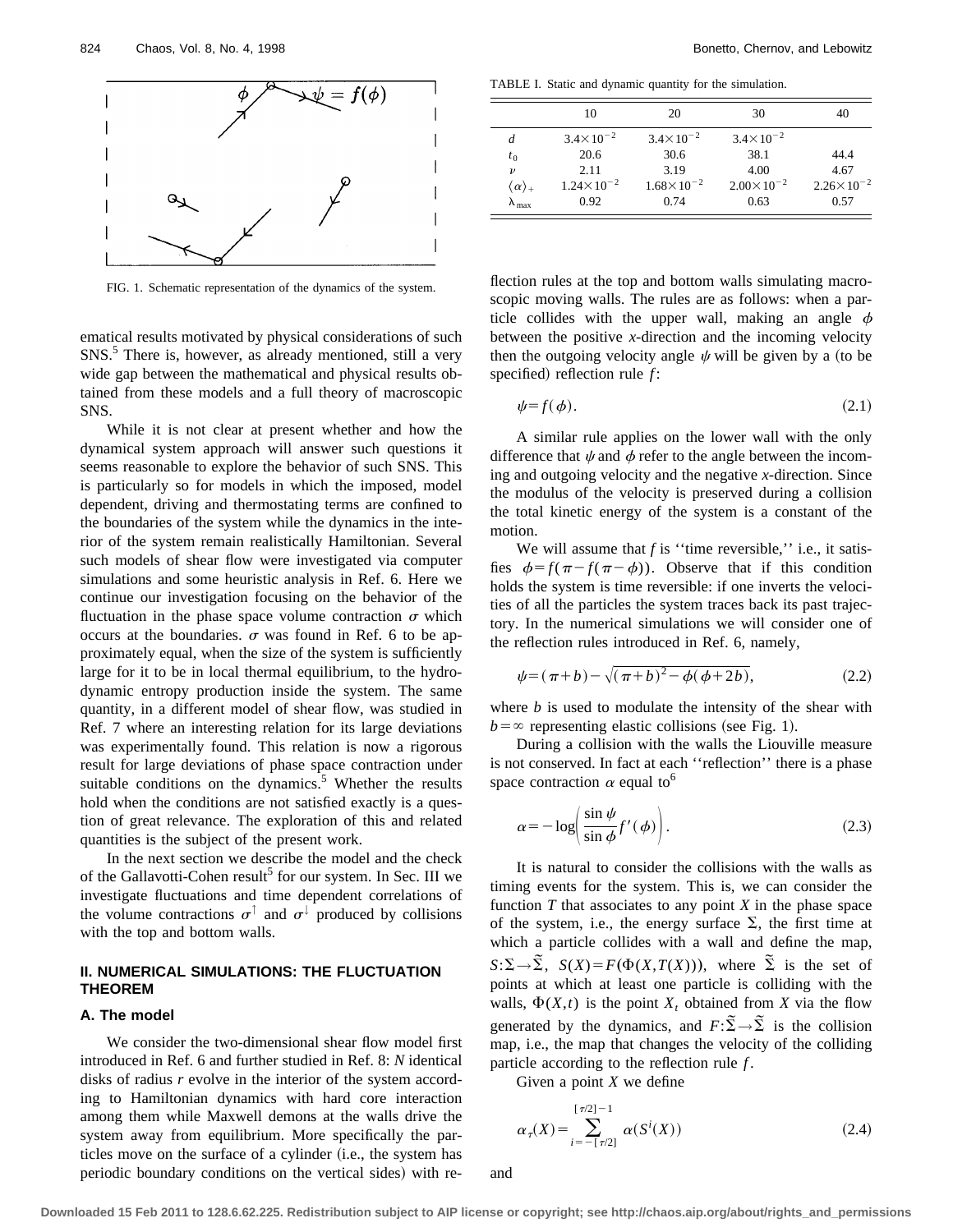

FIG. 2. Graphs of  $x_7(p)$  for  $\tau=100$ , 400, 600, and 800 for  $N=20$ . The arrows represents the value 1 plus or minus the standard deviation of  $\sigma_{\tau}$ .

$$
\sigma_{\tau}(X) = \frac{\alpha_{\tau}(X)}{\langle \alpha_{\tau} \rangle_{+}},\tag{2.5}
$$

where  $[t]$  is the biggest integer less than  $t$ ,  $\langle \cdot \rangle_+$  refer to the mean with respect to the forward invariant distribution. Call  $\pi_r(p)$  the distribution function of  $\sigma_r$ , and let

$$
x_{\tau}(p) = \frac{1}{\langle \alpha_{\tau} \rangle +} \log \frac{\pi_{\tau}(p)}{\pi_{\tau}(-p)}
$$
(2.6)

then the chaotic hypothesis of Ref. 5 implies that

$$
\lim_{\tau \to \infty} x_{\tau}(p) = p. \tag{2.7}
$$

To check numerically this relation simulations were carried out on systems of  $N=10$ , 20, 30 and 40 particles of radius  $R=1$  in a "square" box of size  $L=\sqrt{dN}$ , where *d*  $=N/L^2$  is the number density kept constant to  $d=3.4$  $\times$ 10<sup>-2</sup>, and with the parameter *b* = 25. The initial configuration was chosen randomly in such a way that the energy

per particle  $e_0 = (1/2N)\sum_{i=0}^{N} v_i^2 = 0.5$ . In Table I we give some of the interesting dynamical quantities associated with the system.

Here  $t_0$  is the mean time between successive collisions with the walls for a given particle,  $\nu$  is the number of binary collisions (i.e., collisions between two particles) between two consecutive collisions with the walls for a given particle and  $\langle \alpha \rangle_+$  is the mean phase space contraction rate. Finally we give the maximum Lyapunov exponent of the map *S*. The data, given without error estimates, are intended to give a rough image of the dynamics.

#### **B. The fluctuation law**

The check of the fluctuation theorem was done as in Ref. 9. A long trajectory of  $5 \times 10^8$  collisions with the walls was simulated and the phase space contraction was recorded for every 100 collisions. The main difference with Ref. 9 is that we did not attempt to decorrelate the adjacent data segment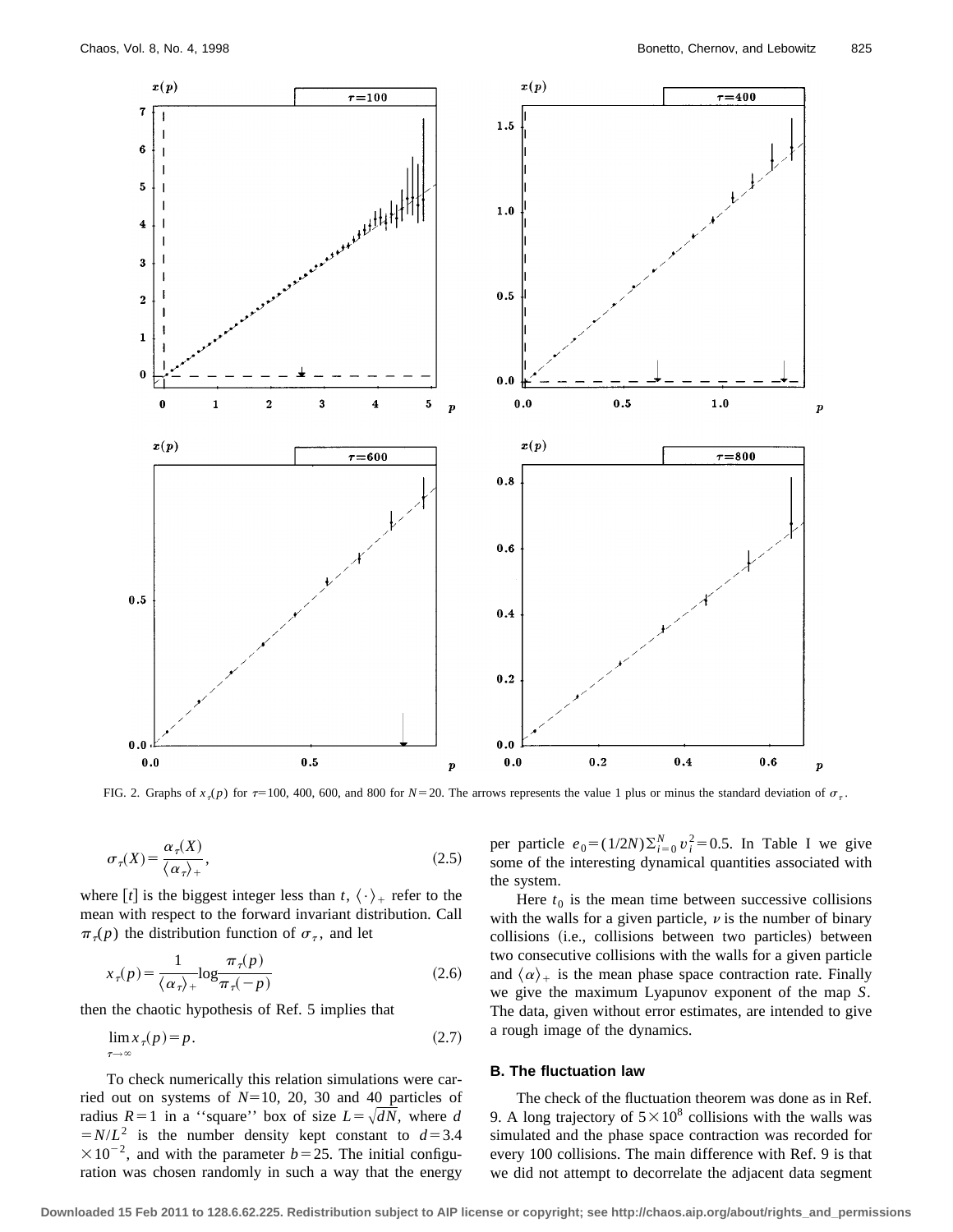

FIG. 3. Behavior of  $\chi_{\tau}$  as a function of  $\tau$  for *N*=10, 20, 30, and 40.

by leaving out a fixed number of collisions between them. In fact in Ref. 9 this was possible because the self-correlation of the phase space contraction was decaying rapidly enough to leave out just a few collisions. In the present system we find that while the total phase space contraction rate has rapidly decaying correlation the partial ones (to be defined precisely and studied in the next section) have a very slow decay. Hence we would have to discard too many collisions to decorrelate the adjacent data segments, and we therefore decided to discard no collisions also for the total phase space contraction to have a consistent analysis.

In Fig. 2 we show the graph of  $x_7(p)$  for  $N=20$  and several values of  $\tau$ . As we can see already for  $\tau=400$  the agreement between the theoretical prediction and the experiment is very good.

To better follow the behavior of the fluctuation we have constructed the function  $x_{\tau}(p)$  for  $N=10$ , 20, 30 and 40 for several values of  $\tau$  from 1 to 1000. We have then used a least-squares-fit to fit the experimental data with a law of the form  $x_{\tau}(p) = \chi_{\tau}p$ . We chose a one parameter fit because  $x<sub>7</sub>(0) \equiv 0$ . The results are shown in Fig. 3. As can be easily seen the evaluated  $\chi_{\tau}$  contain 1 within their error-bars starting from a quite small value of  $\tau$ . Moreover, one appears to be the asymptotical value of  $\chi_{\tau}$ .

The analysis of the fluctuation law requires the construction of the whole distribution function  $\pi_{\tau}(p)$ . But as  $\tau$  grows big fluctuations become more and more improbable and it is impossible to construct  $x_{\tau}(p)$  for  $\tau > 1000$ . To go further with  $\tau$  we can observe that, starting with  $\tau \approx 5$ , the distribution  $\pi_{\tau}(p)$  look very much like a Gaussian. Observe that if we assume that the system is Anosov the central limit theorem implies a Gaussian behavior near the maximum of the distribution but the observed agreement goes, in our opinion, beyond the prediction of the central limit theorem. Nevertheless it must be noted that the distribution cannot be Gaussian because it is easy to observe that  $|\alpha_{\tau}(X)|$  is bounded. Figure 4 shows the comparison with a Gaussian for  $N=20$  and several values of  $\tau$ .

Assuming that  $\pi_{\tau}$  is a Gaussian immediately implies that  $x_{\tau}(p)$  is linear in *p* and, calling  $C_{\tau}$  the covariance of  $\sigma_{\tau}$ , i.e.,  $C_{\tau} = \langle \sigma_{\tau}^2 \rangle - 1$ , we have that

$$
\chi_{\tau} = \frac{2}{\langle \alpha_{\tau} \rangle C_{\tau}}.
$$
\n(2.8)

The covariance  $C_{\tau}$  can be easily computed from the data and permits us to go beyond the limit of  $\tau=100$  met before.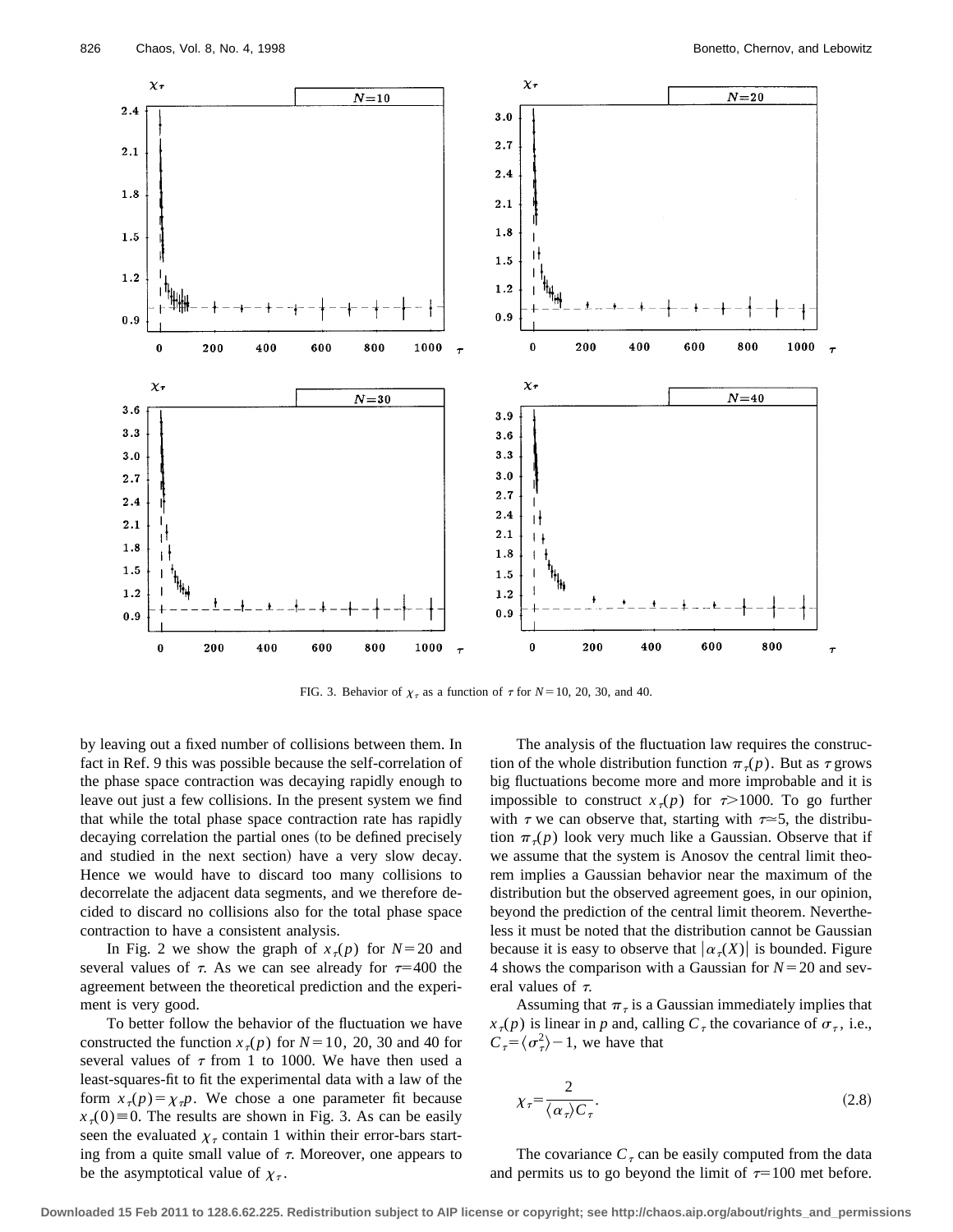

FIG. 4. Comparison between the distribution  $\pi_r(p)$  for  $N=20$  and several values of  $\tau$ , and a Gaussian with the same variance and mean. The error-bars are smaller than the dimension of the points.

As a further check we show the value of  $\chi_{\tau}$  as computed from the best fit and from the Gaussian hypothesis for a small value of  $\tau$  in Fig. 5.

The agreement is very good and justifies the use of Eq. (2.8) for large value of  $\tau$ . The evaluated behavior of  $\chi_{\tau}$  for a large value of  $\tau$  from the Gaussian hypothesis is shown in Fig. 6.

In all cases the values of  $\chi_{\tau}$  are very close to 1 and we can therefore say that the prediction of the fluctuation law appears to be verified by our numerical simulations.

Finally observe that the approach to 1 of  $\chi_{\tau}$  can be connected to the decay property of the autocorrelation  $D(t)$  $=\langle \sigma(S^t(\cdot))\sigma(\cdot)\rangle - 1$ . In fact we have

$$
C(\tau) = \frac{2}{\tau} \sum_{t=-\tau}^{\tau} D(t) - \frac{2}{\tau^2} \sum_{t=-\tau}^{\tau} |t| D(t).
$$
 (2.9)

The fast approach of  $\chi_{\tau}$  to its limit can thus be inter-

preted as a rapid decay of the correlation for the phase space contraction of the system. We will see that this behavior changes greatly when we consider partial phase space contractions.

# **III. LOCAL FLUCTUATIONS**

An interesting question is whether one can give a local version of the fluctuation theorem. To this extent observe that we can write  $\alpha_{\tau}(X) = \alpha_{\tau}(X) + \alpha_{\tau}(X)$  where

$$
\alpha_{\tau}^{\uparrow}(X) = \sum_{i=-\lceil \tau/2 \rceil}^{\lceil \tau/2 \rceil} \alpha(S^{i}(X)) \chi^{\uparrow}(S^{i}(X)) \tag{3.1}
$$

and  $\chi^{\uparrow}(x) = 1$  if *X* corresponds to a collision of a particle with the upper wall and 0 otherwise. An analogous definition holds for  $\alpha^{\downarrow}_{\tau}(X)$ .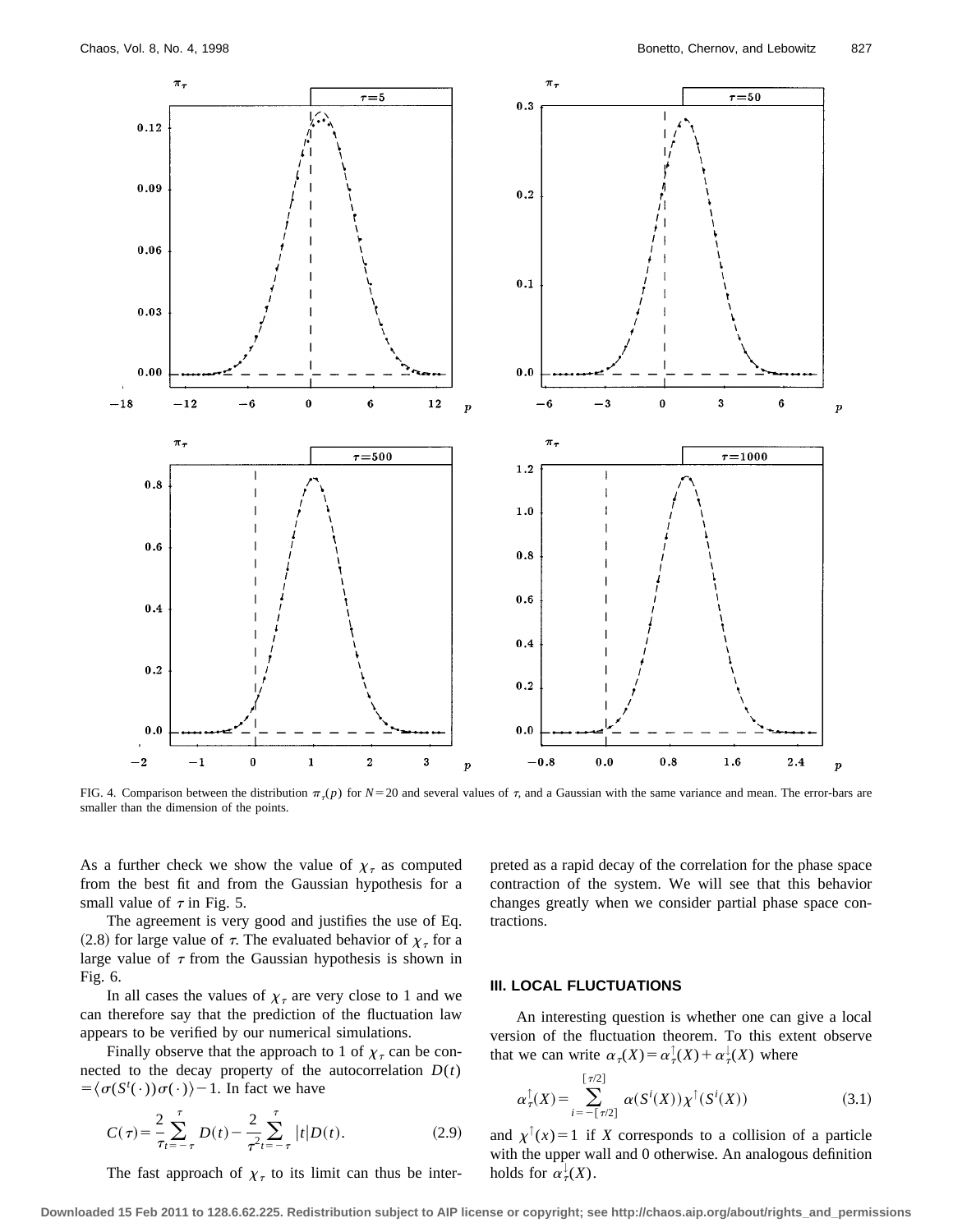

FIG. 5. Comparison between the value of  $\chi_{\tau}$  computed directly and using the Gaussian hypothesis for *N*=30. Similar result are found for *N*=10, 20, and 40.



FIG. 6. Value of  $\chi_{\tau}$  obtained from the Gaussian hypothesis for large  $\tau$ .

**Downloaded 15 Feb 2011 to 128.6.62.225. Redistribution subject to AIP license or copyright; see http://chaos.aip.org/about/rights\_and\_permissions**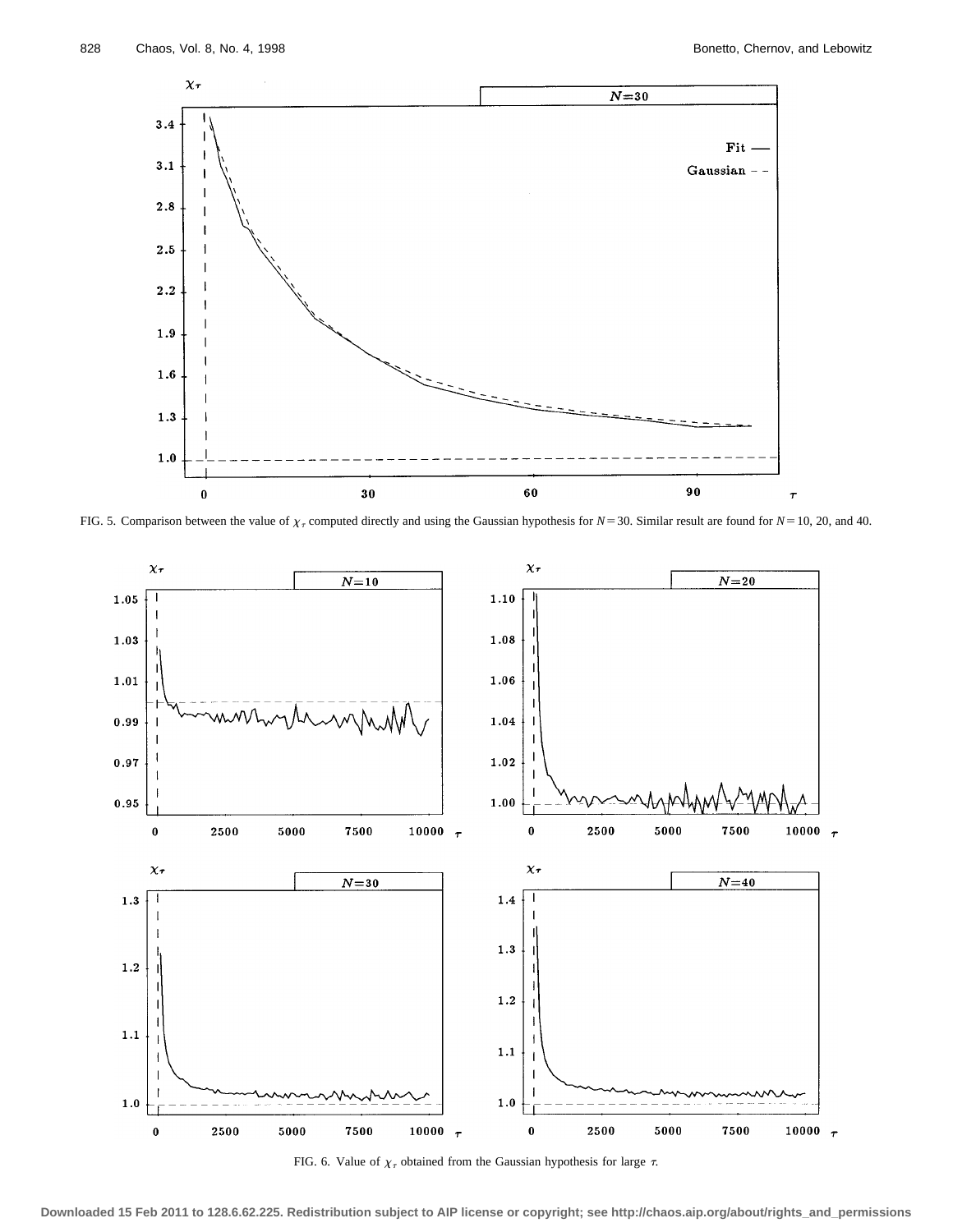

FIG. 7. Graphs of  $x^1_7(p)$  for  $\tau = 100$ , 800, 1400, and 2000 for  $N = 20$ . The arrows represents the value 1 plus or minus the standard deviation of  $\sigma^1$ .

The generalized version of the fluctuation theorem of Ref. 10 gives

$$
\lim_{\tau \to \infty} \frac{1}{\langle \alpha_{\tau}^{\dagger} \rangle_{+}} \log \frac{\pi_{\tau}^{\dagger \downarrow}(p_{1}, p_{2})}{\pi_{\tau}^{\dagger \downarrow}(-p_{1}, -p_{2})} = p_{1} + p_{2}, \tag{3.2}
$$

where  $\pi_{\tau}^{\perp\downarrow}(p_1, p_2)$  is the joint distribution of  $\sigma_{\tau}^{\perp}(X)$  $=\alpha_{\tau}^{\dagger}(X)/\langle \alpha_{\tau}^{\dagger} \rangle + \text{ and } \sigma_{\tau}^{\dagger}(X)=\alpha_{\tau}^{\dagger}(X)/\langle \alpha_{\tau}^{\dagger} \rangle + \text{. Due to the sym-}$ metry of the problem the two variables  $\sigma_{\tau}^{\mathbb{I}}(X)$  and  $\sigma_{\tau}^{\mathbb{I}}(X)$ can be assumed to be identically distributed. (Although this is well verified numerically it is not evident from a theoretical point of view. It is in fact easy to see that if the particles do not interact, i.e., they do not collide, the mean momentum of the center of mass is, generically, not zero and this will probably create asymmetry between the two walls. This phenomenon is probably destroyed by the ''mixing'' behavior generated by the binary collisions. It must be nevertheless noted that for small systems, like ours, the fluctuations of the center of mass momentum are quite big and its correlations decay slowly.) It is easy to see that if we suppose them independent, both of them will separately satisfy the fluctuation theorem:

$$
\lim_{\tau \to \infty} x_{\tau}^{\top}(p) = p,\tag{3.3}
$$

where

$$
x_{\tau}^{\uparrow}(p) = \frac{1}{\langle \alpha_{\tau}^{\uparrow} \rangle +} \log \frac{\pi_{\tau}^{\uparrow}(p)}{\pi_{\tau}^{\uparrow}(-p)}.
$$
 (3.4)

This can be checked as we did for  $\alpha_{\tau}(x)$ . In Fig. 7 we show the graph of  $x^{\dagger}_{\tau}(p)$  for  $N=20$  and several values of  $\tau$ .

Observe that here we are able to construct the distribution function  $\pi$ <sub> $\tau$ </sub> up to  $\tau$ =2000. This is not surprising considering that  $\alpha^{\dagger}_\tau(X)$  is, in the mean, the sum of  $\tau/2$  nonzero terms so that it can be expected to have fluctuations roughly similar to those of  $\alpha_{\tau/2}(X)$ .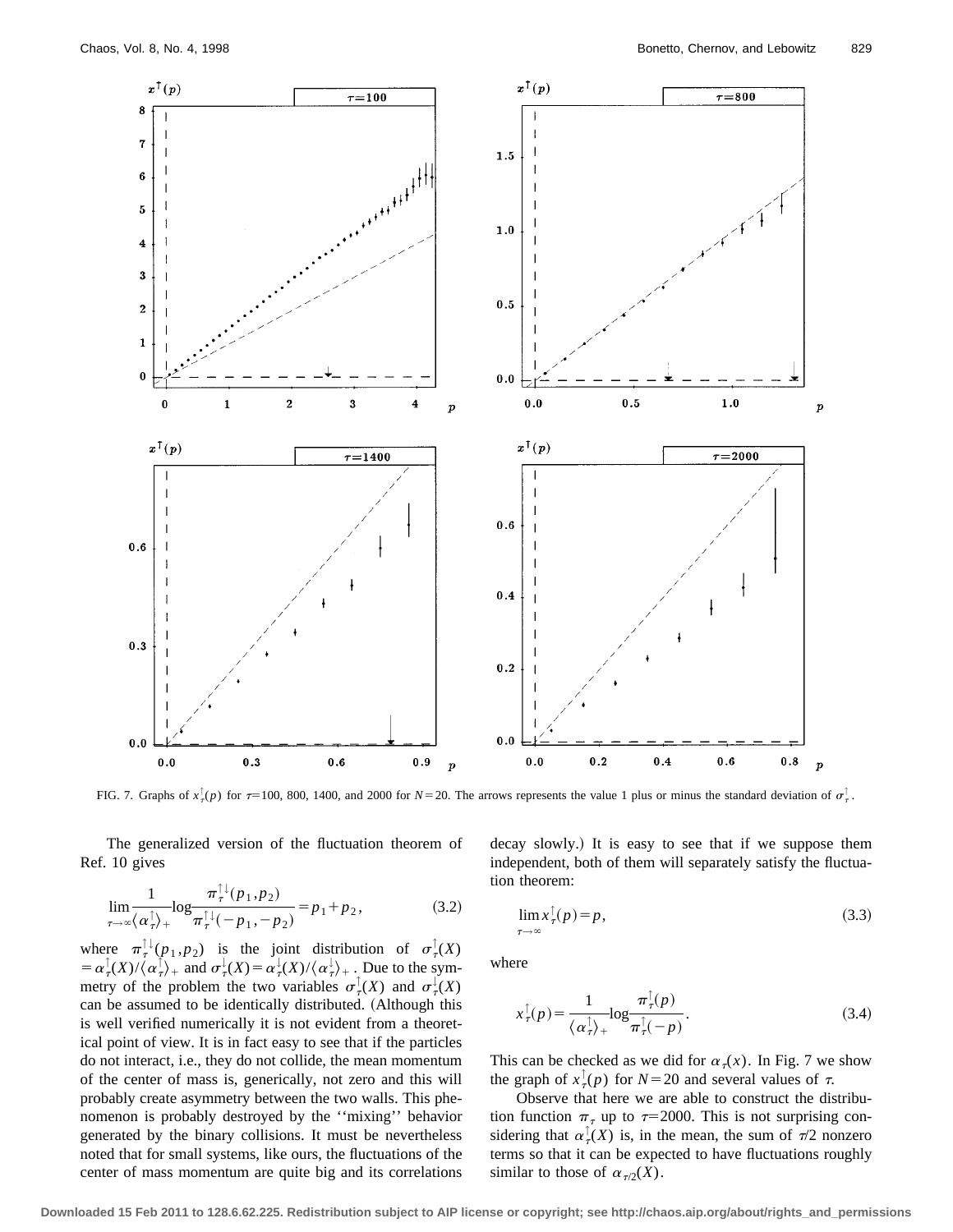

FIG. 8. Behavior of  $\chi^{\dagger}_{\tau}$  as a function of  $\tau$  for  $N=10$ , 20, 30, and 40.

As before we can look at the best fit of  $x^{\dagger}_\tau(p)$  of the form  $x^{\perp}_{\tau}(p) = \chi^{\perp}_{\tau} p$ . The results are shown in Fig. 8.

It is clear that for  $N=10$  and 20 the fit goes significantly below 1 at a value of  $\tau$  for which  $\chi_{\tau}$  is very near its theoretical value of 1. Moreover  $\chi^{\dagger}$  does not seem to have reached a limiting value while  $\chi_{\tau}$  reaches its limiting value of 1 quite soon.

The cases  $N=30$  and 40 are less clear because we are unable to construct the distribution function for  $\tau$  large enough to have a clear idea of the limiting value of  $\chi_{\tau}$ . But it seems reasonable to deduce from the graph that also in this case  $\chi_{\tau}$  will became smaller than 1.

Considering the argument at the beginning of this section it is interesting to look at the cross correlation between  $\sigma^{\perp}_{\tau}$  and  $\sigma^{\perp}_{\tau}$  given by

$$
C_{\tau}^{\uparrow\downarrow} = \langle \sigma_{\tau}^{\uparrow} \sigma_{\tau}^{\downarrow} \rangle_{+} - 1
$$

whose graph is plotted in Fig. 9.

It is interesting to note that, if we disregard the value of  $C^{\perp\downarrow}_{\tau}$  for a small value of  $\tau$ , we have that the behavior of  $C^{\perp\downarrow}_{\tau}$ is linked to that of  $\chi_{\tau}$ . In particular we can see that when  $C_{\tau}^{+1}=0$  we have  $\chi_{\tau}=1$ . This is particularly clear in the cases  $N=10$  and 20.

This suggests that the higher order correlations of  $\sigma^{\uparrow}$  and  $\sigma^{\downarrow}$  are small compared to the second order correlation. Moreover the distribution function  $\pi^{\uparrow}$  is again very well approximated by a Gaussian as can be seen in Fig. 10.

As in the previous section we can assume that the pair  $(\sigma^{\uparrow}, \sigma^{\downarrow})$  represents a bidimensional Gaussian variable with mean  $(1,1)$  and covariance matrix:

$$
\mathcal{C}_{\tau} = \begin{pmatrix} C_{\tau}^{\dagger} & C_{\tau}^{\dagger \dagger} \\ C_{\tau}^{\dagger \dagger} & C_{\tau}^{\dagger} \end{pmatrix},\tag{3.5}
$$

where

$$
C_{\tau}^{\uparrow} = \langle (\sigma_{\tau}^{\uparrow})^2 \rangle - 1, \quad C_{\tau}^{\downarrow} = \langle (\sigma_{\tau}^{\downarrow})^2 \rangle - 1. \tag{3.6}
$$

From now on we will suppose that  $C^{\dagger}_{\tau} = C^{\dagger}_{\tau}$ . This is well verified in the experiment and seems natural from the symmetry properties of the system. (See, however, the comment at the beginning of Sec. II B.) With the above Gaussian hypothesis we can again try to follow the behavior of  $\chi^{\dagger}$  for a large value of  $\tau$  using the expression

$$
\chi_{\tau}^{\uparrow} = \frac{2}{\langle \alpha^{\uparrow} \rangle \tau C_{\tau}^{\uparrow}}.
$$
\n(3.7)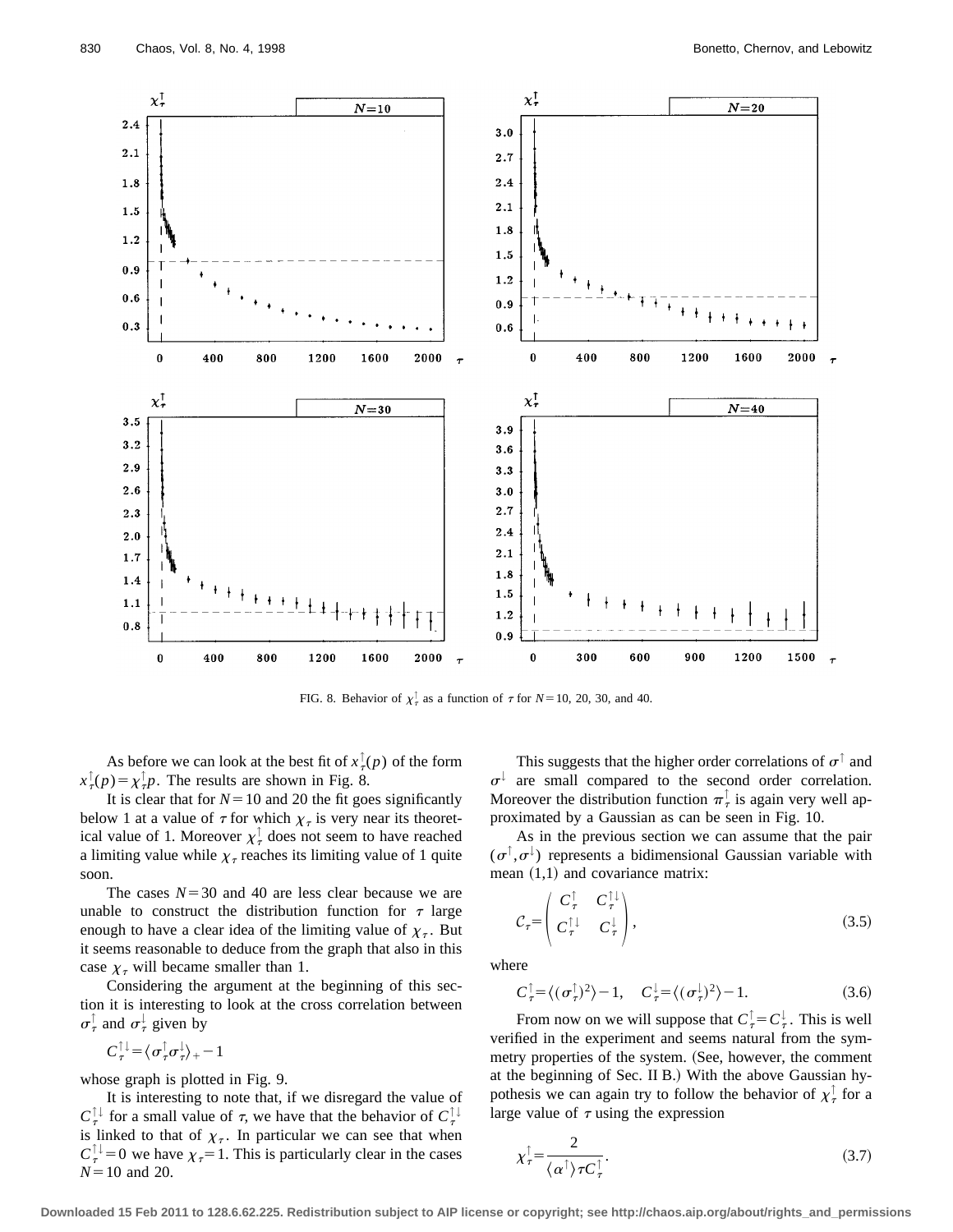

FIG. 9. Behavior of  $C_{\tau}^{\perp}$  as a function of  $\tau$  for  $N=10, 20, 30,$  and 40.

Figure 11 shows the results of this evaluation.

Finally we observe that we can write

$$
C_{\tau}^{\top\downarrow} = 2C_{\tau} - C_{\tau}^{\top}.
$$
\n
$$
(3.8)
$$

Hence if we assume Gaussianity and take  $\tau$  large enough that we can consider  $\chi_7=1$ , this gives

$$
K_{\tau} = \chi_{\tau}^{\dagger} - 1 = \frac{C_{\tau}^{\dagger}}{C_{\tau}^{\dagger}}.
$$
 (3.9)

We can conclude this discussion by observing that, for finite  $N$ , the fluctuation law seems to be invalid if we take into consideration only half of the entropy production. Nevertheless it is interesting to note that  $x^{\uparrow,\downarrow}_{\tau}(p)$  still look linear and that the slope  $\chi^{\uparrow,\downarrow}_{\tau}$  seems to reach a finite limit as  $\tau$  goes to infinity. Moreover this limit is very small for small *N* and seems to increase with *N*. It would be interesting to fit the curve in Fig. 11 to give an estimate of the limiting value of  $\chi^{\perp}_{\tau}$  as  $\tau \rightarrow \infty$ . We observe that, as for  $\chi_{\tau}$ , we can relate the approach to a limiting value of  $\chi^{\dagger}$  with the decay properties of  $D^{\uparrow}(t) = \langle \sigma^{\uparrow}(S^t(\cdot))\sigma^{\uparrow}(\cdot)\rangle - 1$ . In fact an equation identical to (2.9) holds for  $C^{\dagger}_7$  with  $D^{\dagger}(t)$  in the place of  $D(t)$ . A comparison of Figs. 6 and 11 immediately shows that the decay of correlations of  $\sigma^{\uparrow}$  is much slower that of  $\sigma$ . If we assume that  $D^{\uparrow}(t) \simeq t^{-\beta}$ , with  $\beta > 0$ , we get that:

If 
$$
\beta
$$
 is smaller than 2 the third term dominates in the  
asymptotic behavior on the second one. One can try to fit  $\beta$   
looking at the log-log plot of  $\chi^{\dagger}_{\tau}$  and then using a least-  
squares fit to find the other coefficient. Unfortunately the  
log-log plot does not give a precise answer, so we can only  
say that  $\beta$  is probably less than 2. This implies that the ap-  
proach to the limit of  $\chi^{\dagger, \dagger}_{\tau}$  is very slow and its limiting value  
changes considerably depending which  $\beta$  one uses. At the  
end we are unable to give a quantitative estimate of  $\chi^{\dagger, \dagger}_{\infty}$  and  
we can just say that it is nonzero and increases with N.

#### **IV. CONCLUSION**

Our numerical results show that the fluctuation theorem, Eq.  $(2.5)$ , is well verified if we consider the total phase space contraction  $\sigma$  of the model described in Sec. I A. For  $\tau$  small enough we were able to construct the distribution  $\pi_r(p)$  and check directly the validity of Eq.  $(2.5)$ . For higher  $\tau$  we used a Gaussian hypothesis to compute the slope  $\chi_{\tau}$  of  $x_{\tau}(p)$  obtaining again a very good agreement with the theoretical prediction. We observe that if we interpret the Gaussianity of  $\pi_{\tau}(p)$  as a central limit theorem effect we get that  $x_{\tau}(p)$  is linear but no conclusion can be drawn on the slope  $\chi_{\tau}$ . The validity of the fluctuation theorem predictions, together with the Gaussian hypothesis, imply a Green-Kubo formula out of equilibrium as can be seen by combining Eqs.  $(2.8)$  and  $(2.9)$ (see also Ref. 9). In this sense we can think that our results depend in part on the fact that we are not very far from

$$
\chi_{\tau}^{\uparrow} = \chi_{\infty}^{\uparrow} + \frac{\chi^{\uparrow}'}{\tau} + \frac{\chi^{\uparrow}''}{\tau^{\beta-1}}.
$$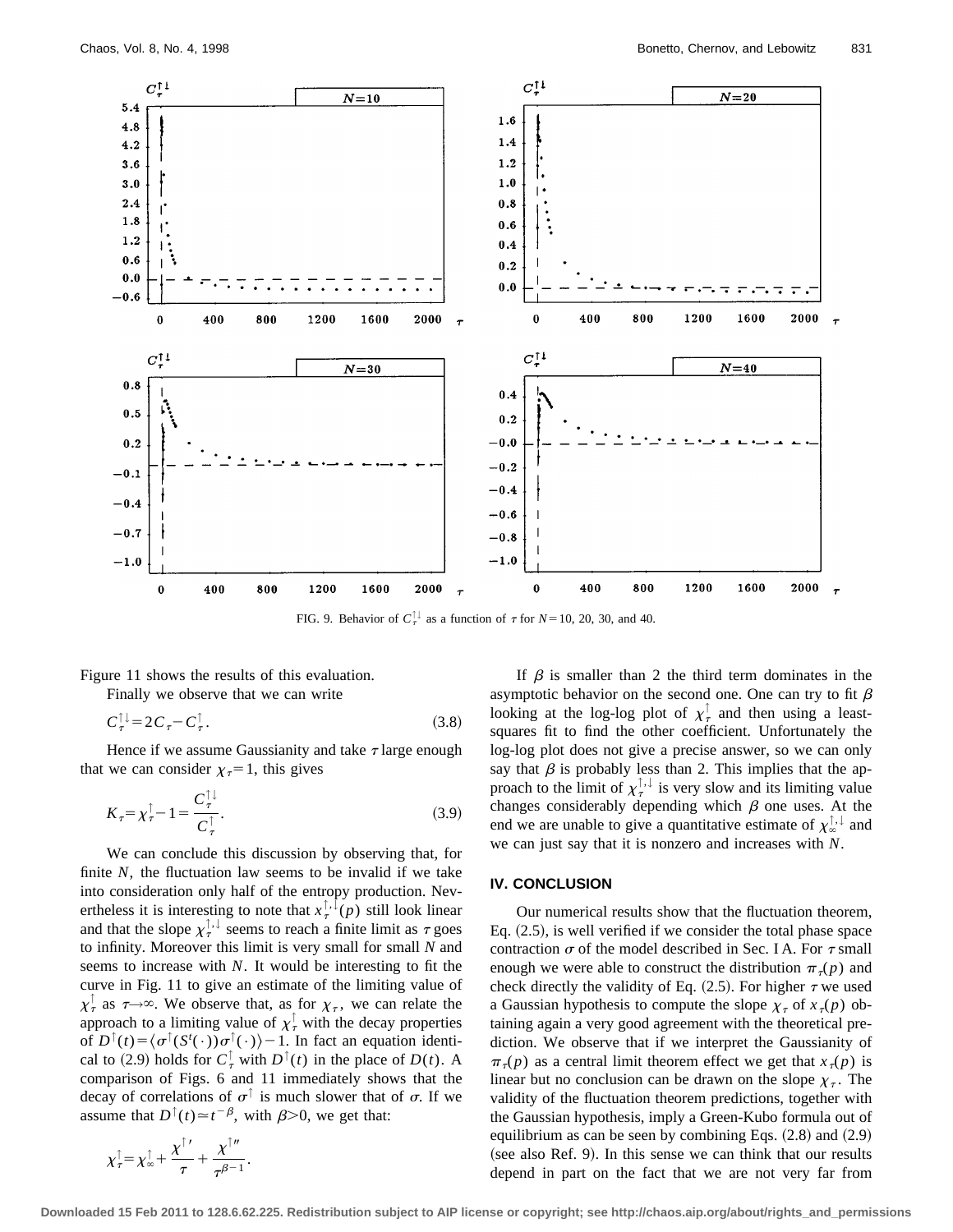

FIG. 10. Comparison between the distribution  $\pi^{\dagger}_r(p)$  and a Gaussian with the same variance and mean. The errorbars are smaller than the dimension of the points.

equilibrium. Increasing the shear makes the experiment much harder because the probability of observing negative fluctuations decreases very rapidly with the shear. Moreover we expect that the Gaussianity of  $\pi_r(p)$  will be destroyed. We think, however, that if the shear is not too big, i.e., if the attractor can still be considered dense in phase space (see Ref. 11), then the fluctuation theorem will hold [see Ref. 12 for a situation in which  $\pi_r(p)$  is clearly not Gaussian.

We also checked the validity of the fluctuation theorem for the partial phase space contraction  $\sigma^{\uparrow}$  and  $\sigma^{\downarrow}$ . In this situation we see that  $\pi^{\uparrow,\downarrow}$  is still well approximated by a Gaussian so that  $x^{\uparrow,\downarrow}_{\tau}(p)$  appears to be linear. The slope  $\chi^{\uparrow,\downarrow}_{\tau}$ , however, behaves in a different way from what one would expect. Two interesting features of this behavior are

 $(1)$  It saturates very slowly. The fact that we considered, in the definition of  $\sigma_{\tau}^{\uparrow,\downarrow}$ , a fixed number of collisions  $\tau$  with both walls clearly creates a negative correlation between  $\sigma^{\perp}_{\tau}$ 

and  $\sigma_{\tau}^{\downarrow}$ . This correlation can be roughly estimated as  $\tau^{-1}$  so that it probably cannot account for the slow behavior found in Sec. III. That behavior shows a strong correlation between the two walls probably due to the slow decay of fluctuation of the density near the walls. We do not have a clear understanding of this phenomenon and we hope to come back on it in a forthcoming work.

(2) The limiting value  $\chi^{\uparrow,\downarrow}_{\infty}$  in not easy to estimate but is clearly smaller than 1. Although it seems to increase with the number of particles we do not have enough data to draw any conclusion on its behavior with *N*. Nevertheless the existence of a limiting nonzero value suggests the validity of a ''local fluctuation theorem'' in which the slope 1 is replaced by some other value. This behavior may have relations to the recent experimental result on the local entropy production (supposed to be the equivalent of a phase space contraction) in a fluid moving in a convective cell.<sup>13</sup> They find there a

**Downloaded 15 Feb 2011 to 128.6.62.225. Redistribution subject to AIP license or copyright; see http://chaos.aip.org/about/rights\_and\_permissions**